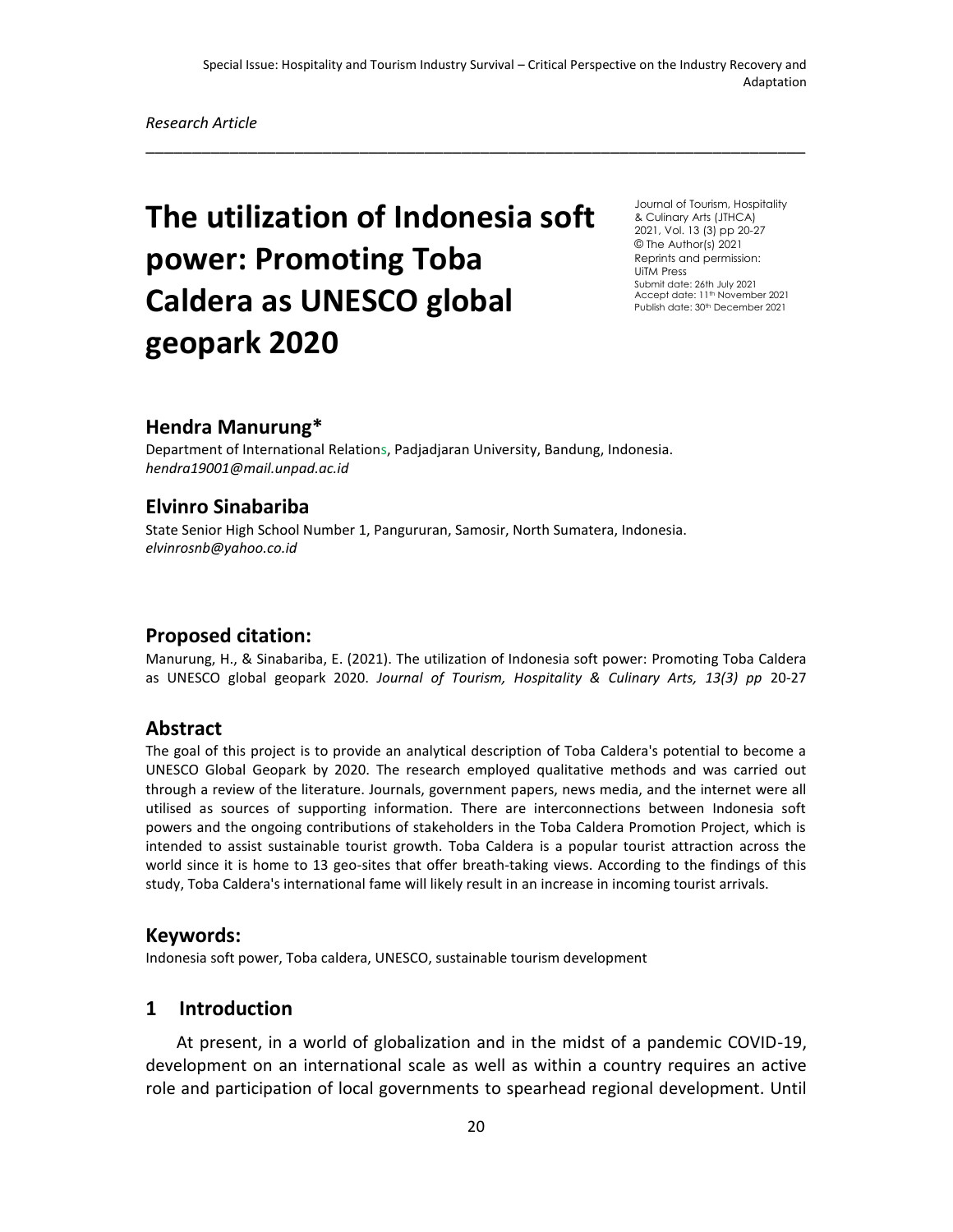now it has been realized by various parties that the achievement of the country's development goals is largely on the shoulders of the provincial and city governments. This paper aims to elaborate further on the utilization of Indonesia soft power in promoting Toba Caldera tourist destination.

Tourism has grown and evolved significantly in past decades, and some of the destination hassles, e.g. crowding, rubbish, facility accessibility and conflicts become more pronounced (Mandić & Vukadin, 2021). The greater adaptation of smart technologies in the provision of tourism experiences, greater analytical capabilities of tourism service providers and destinations open up new opportunities for creating and managing tourist flows and influencing specific tourist behaviour. According to Uno in National Tourism Forum in April2021, the world is facing an unprecedented health and economic crisis. Tourism has been hit hard, with millions of jobs at risk in one of the most labour-intensive sectors. The number of international tourists drops by 60 to 80 percent during one year (Uno, 2021). Further, what constitutes good management remains an ongoing challenge. Successful area-based conservation requires better collaboration with the indigenous peoples, community groups and private initiatives that are central to its success (Maxwell et al., 2020). Ever-increasing visitation such residents, domestic and international tourists induced a deepening crisis within these unique ecosystems associated with, among other effects, population growth, increasing consumption, climate change, increasing reliance on visitor-based revenues, and growth in demand for rural outdoor and nature-based recreation from increasingly urbanized societies (Weaver & Lawton, 2017). The notion of the nation brand is known as a destination marketing axiom for countries tourism (Matiza, 2021). Once established, mass tourism mobilizes the specialization of the place in the touristic activity and promotes economic growth. At the same time, other places remain protected due to the backwash effects of the touristic activity (Mandić, 2021).

## **2 Literature Review**

Soft power diplomacy has become the key to Indonesia's success in managing relations between countries. In diplomacy, the most important thing is the ability of human resources in making foreign policy an inseparable part of a process to achieve positive and better things for the nation and state. In the midst of global pandemic, globalization and internationalization which are coloured by theological disparities and so on are new challenges that are not easy in international relations. Indonesia's foreign policy platform is also carried out through elements of soft power diplomacy.

Indonesia's cultural diplomacy through a cultural event such Lake Toba Festival 2016, where this cultural event was carried out by Indonesia as an instrument to achieve national interests in proposing the Toba Caldera to become part of the UNESCO Global Geopark. Policy changes related to the development of domestic tourist destinations have transformed Indonesia's foreign policy abroad (Manurung, 2017). Nye defines soft power as a strategy to influence other countries through appeal or the state-owned attraction without using force or threats (Nye, 2012). Soft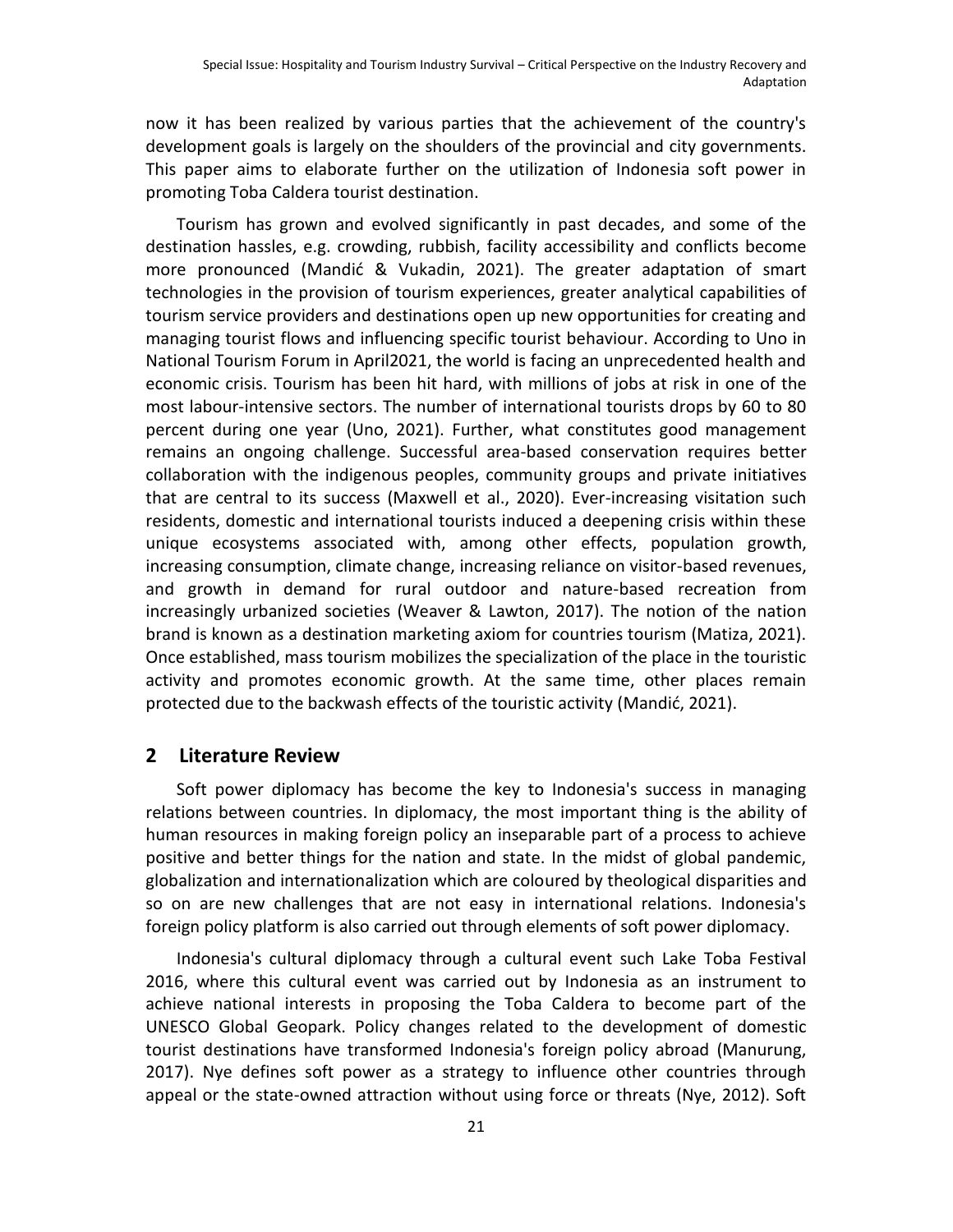power comes from the values, culture, and policies that implement and apply to particular areas. Using hearts and minds, thus, is considered one of the keys to the successful unification of countries in the world without posing the threat of widespread conflict or war. The national tourism development supported by soft power usages, which is supported by the utilization of natural and human resources in tourist destinations, creating a desire among various stakeholders in the country and abroad related to the establishment of cooperation in order to strengthen the relationship that both existing and new relations to be built.

Tourism has become one of Indonesian leading sectors whose impact is quite influential for an area and is chosen as one of the leading regional development sectors. In 2019, the Indonesian Ministry of Tourism targeted foreign tourists to visit 18 million people. Further, there is a need for continuous cooperation between government and non-government actors. North Sumatra province also participated to achieve the target by designing the promotional tourism strategies and policies. Previously, it has been done through local culture, unique culinary dishes, tourist destinations, and the people's kindness brings tourists to this tourist destination. The tourism sector is one of the soft powers used by the North Sumatra government, business entities, and local people in seeking cooperation and mutual benefit with various communities. Indonesia tourism and creative economy ministry also supports the regular event of a cycling tour entitled "Toba Caldera Geo Bike #6" to promote Toba tourism in the new normal era.

Foreign tourists visiting Indonesia through the whole entrance in December 2019 amounted to 1,377,067 visits or decreased by 2.03% compared to December 2018 amounted to 1,405,554 visits (IMTCE, 2020a). By nationality, the number of visits by foreign tourists in December 2019 in 26 main entrances recorded the highest number of visits, i.e.: 239,783 Malaysian, Singapore 207, 263, China 154,175, Australian 125,624, and East Timorese 106,643 visits. While the growth in the number of foreign tourists in December 2019 in 26 of the main entrance when compared with the month of December 2018 recorded the highest growth, namely Vietnam amounted to 52.86%, United Arab Emirates amounted to 41.19%, and Russia amounted to 31.35%, South Africa 23.38% and Papua New Guinea 21.02%.

While, foreign tourists visited Indonesia whole entrance in July 2020 amounted to 159,763 visits a decrease of -89.12% compared to July 2019 amounted to 1,468,173 visits (IMTCE, 2020b). The incoming foreign tourists at three major entrances from 26 main entrances in July 2020 compared to June 2019, i.e.: Ngurah Rai decreased by - 100%; Soekarno-Hatta declined by -98.83%; and Batam decreased by -98.81%. Based on nationality, the number of foreign tourist visits in June 2020 at all entrances recorded the highest number of visits, namely: Timor Leste with 85,280; Malaysia with 58,610; China with 2,747; the US with 1,398; and Papua New Guinea with 1,295.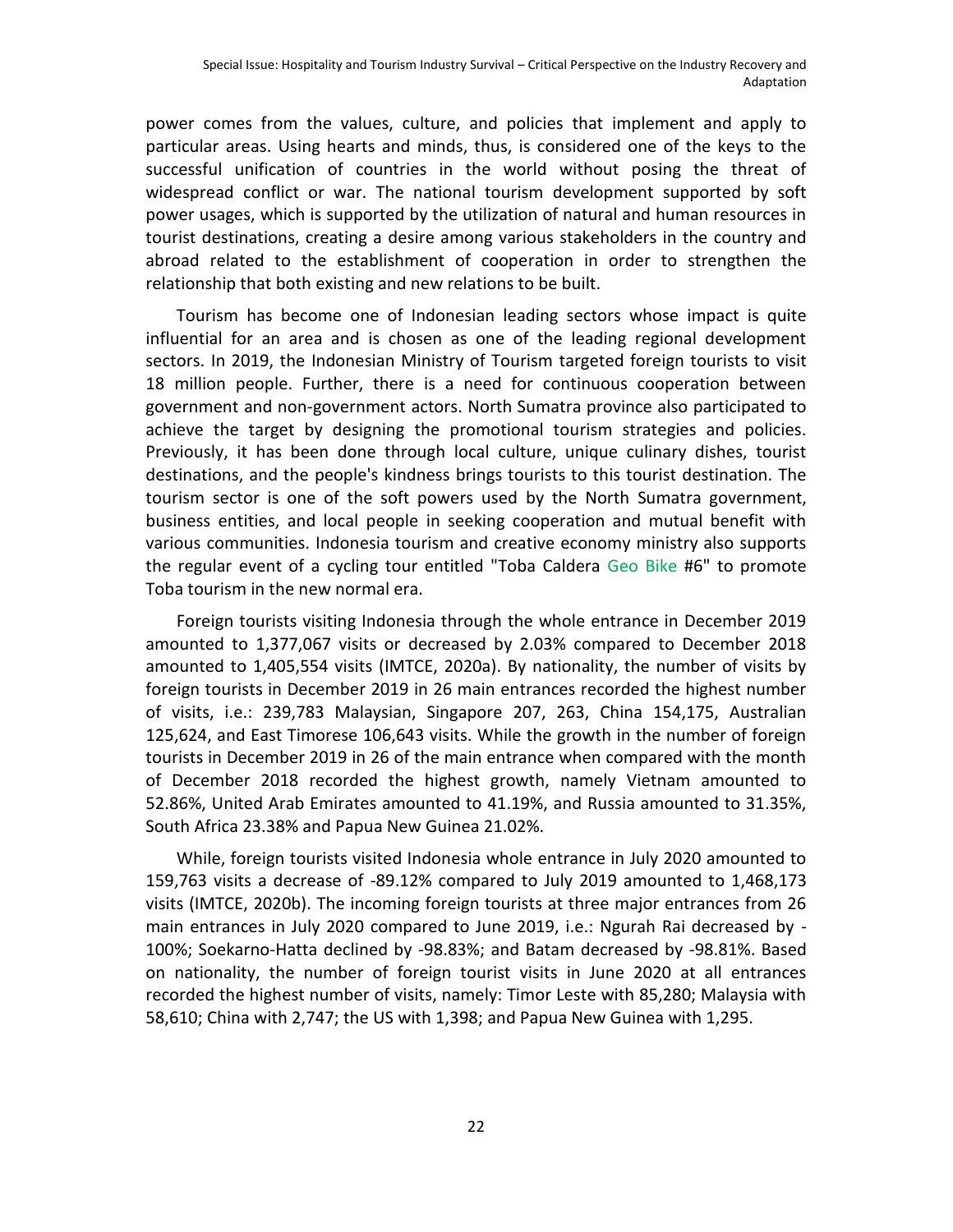# **3 Methodology**

Indonesia sees that diplomacy and friendly relations can be carried out through arts and cultural activities. The strength of art and culture that is owned by Indonesia is one of Indonesia's soft power assets. It supports the implementation of Indonesia soft power utilization in promoting tourist destinations and its attractions. Through this research, the author wants to elaborate on the soft power utilization and the determination by UNESCO on Toba Caldera Global Geopark through Indonesia promotional effort in many years. In explaining these dynamics, the author uses the Liberalism approach, in elaborating Toba Lake tourist destination plays significantly for strengthening Indonesia soft power and makes the state cooperate with other countries collaboratively. The concept of national interest is used by the author to see how Indonesia's interests work in emphasizing tourist destinations as the preference for the country's national economic empowerment.

The experiences of North Sumatra prove the developments of tourist destinations contribute in promoting Indonesia's soft power through art, culture, custom and culinary to international society. This research showed that Toba Caldera is a new kind of tourism object that produces a new close relationship between Indonesian people and foreigners, functioned as an instrument to make foreigners love Indonesia, prolong their stay, and promote traditional culture when they come back to their country.

# **4 Findings**

On July 2, 2020, Toba Caldera or Toba Lake was designated as a UNESCO Global Geopark at the 209<sup>th</sup> UNESCO Executive Council meeting in Paris, France. The executive board members set 16 new UNESCO Global Geopark in 2020, including Toba caldera located in North Sumatera (KLNRI, 2020). Indonesia Minister of Tourism and Creative Economy, Wishnutama Kusubandio stated:

*"Lake Toba has become one of Indonesia's top tourist destinations that is certified worldwide by UNESCO Global Geopark (UGG), thus making Lake Toba more famous on international level, and the most important thing is beneficial for local people".* 

Toba Lake should become a profitable source for surrounding communities that are able to generate destination enhancement, especially in terms of combining geodiversity, biodiversity, and culture diversity. Through consistent and committed sustainable geo-tourism, it will develop local people to generate opportunities and economics benefits in enhancing local ancestor culture, and traditional cultural products such Batak people traditional cloth or known as Ulos (Niessen, 2009), along with opening more job employment. It also identified that Samosir Music International Festival 2018 had utilized the role of mass media as a daily communication (Hutasoit & Dermawan, 2019). In creating more efficient and targeted communication, Samosir regency had conducted a series of events and the Indonesian music community as a strategic communication medium.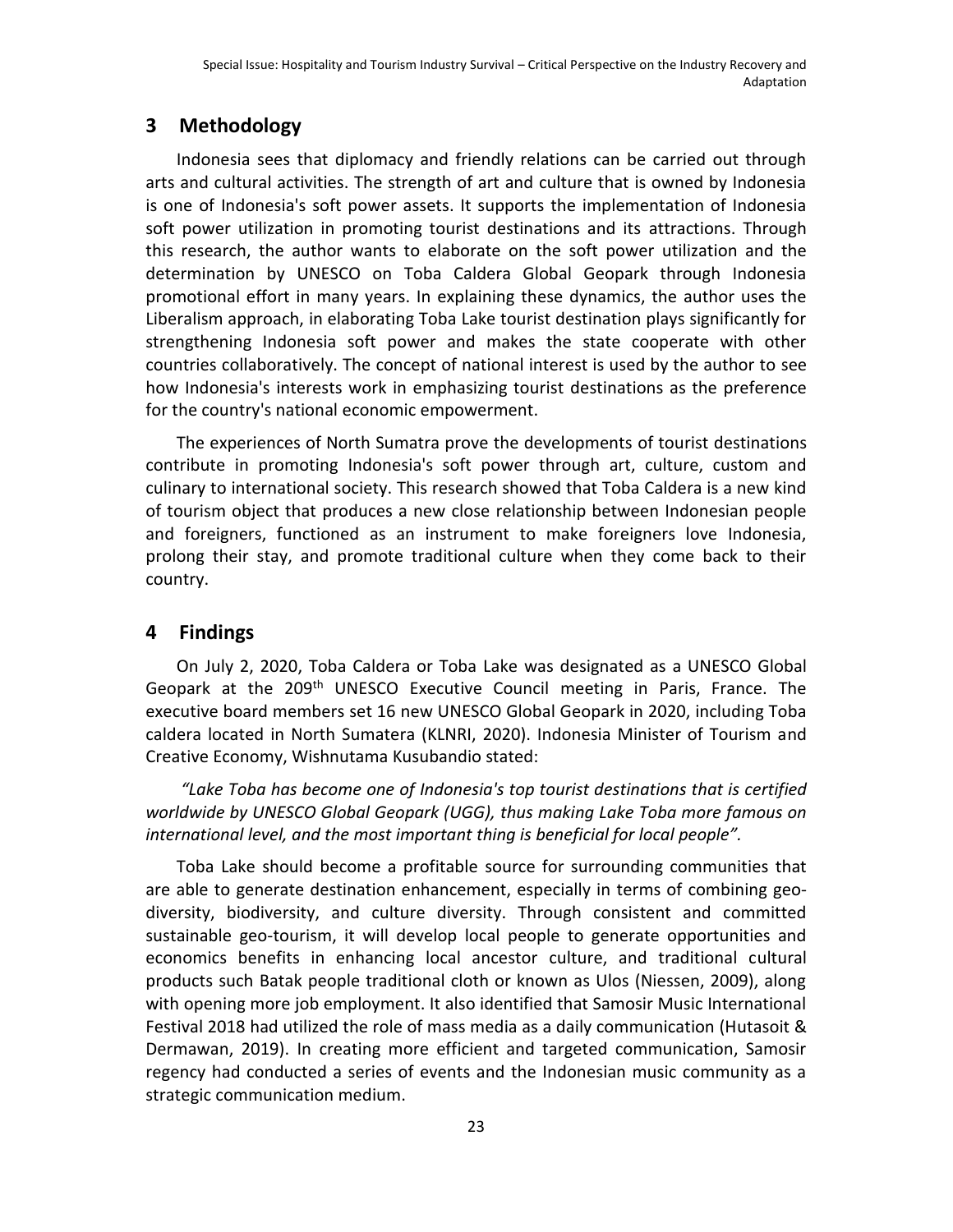Indonesia tourism recovery can be accelerated by reducing the COVID-19 case. There are six steps that can be taken by all stakeholders during the global pandemic, i.e.: 1) the application of strict health protocols must be a major focus; 2) accelerate the CHSE certification in tourist destination; and 3) regulate the maximum visitors in one place should be implemented to prevent crowds. From authors' point of view, Toba Caldera destination should 4) create new attractions; 5) arrange attractive tourist event such MICE, festival, concert, art performances, etc., wellness tourism, culinary tourism, sport tourism, and educational tourism; and 6) manage marketing strategies in building a safety and comfort image along with domestic tourism acceleration promotions, #DiIndonesiaAja.

#### **5 Discussion and Conclusion**

#### **5.1 Indonesia National Super Priorities Destinations**

In international politics, soft power is the ability to attract and cooperate, rather than coerce. It involves shaping the preferences of others through appeal and attraction. According to Nye, a defining feature of soft power is that it is non-coercive; the currency of soft power includes culture, political values, and foreign policies. This term also has been used in changing and influencing social and public opinion through relatively less transparent channels and lobbying through powerful political and nonpolitical organizations, and through economic influence. In 2012, former South Korean President Park Geun-hye also stated: "In the  $21<sup>st</sup>$  century, culture is power". Nye (2012) international relations scholar at Harvard University explained that with soft power, "the best propaganda is not propaganda", further explaining, that during the Information Age, "credibility is the scarcest resource".

In October 2019, Indonesia tourism is projected to be a core economy and the nation's largest foreign exchange earner for the next five years ahead. In May 2020, foreign tourists visiting Indonesia through the entire national entrance amounted to 163,646 visits, a decrease of -86.90% compared to May 2019 amounted to 1,249,536 visits. Foreign tourist arrivals at 3 major airports and seaports from 26 main entrances in May 2020 compared to May 2019, namely: Ngurah Rai decreased by -99.99%; Soekarno-Hatta declined by -99.75%; and Batam decreased by -98.76%.

Meanwhile, based on nationalities, the number of foreign tourists visiting in May 2020 at all entrances recorded the highest number of visits, namely: Timor Leste with 81.486; Malaysia with 66.385; China with 1.878; the Philippines with 1.819; and Singapore with 1.335. Indonesia's current diplomacy challenges related to the management of foreign relations to focus more on diplomatic efforts in the form of soft power diplomacy. Indonesia's foreign policy priorities are focused on four things, one of which is economic diplomacy to sustain national economic independence. It is important and necessary, thus, implementation of proactive public-diplomacy, downto-earth diplomacy, provide direct benefits to the people, and diplomacy for the people. These stakeholders and policymakers in the region should further enhance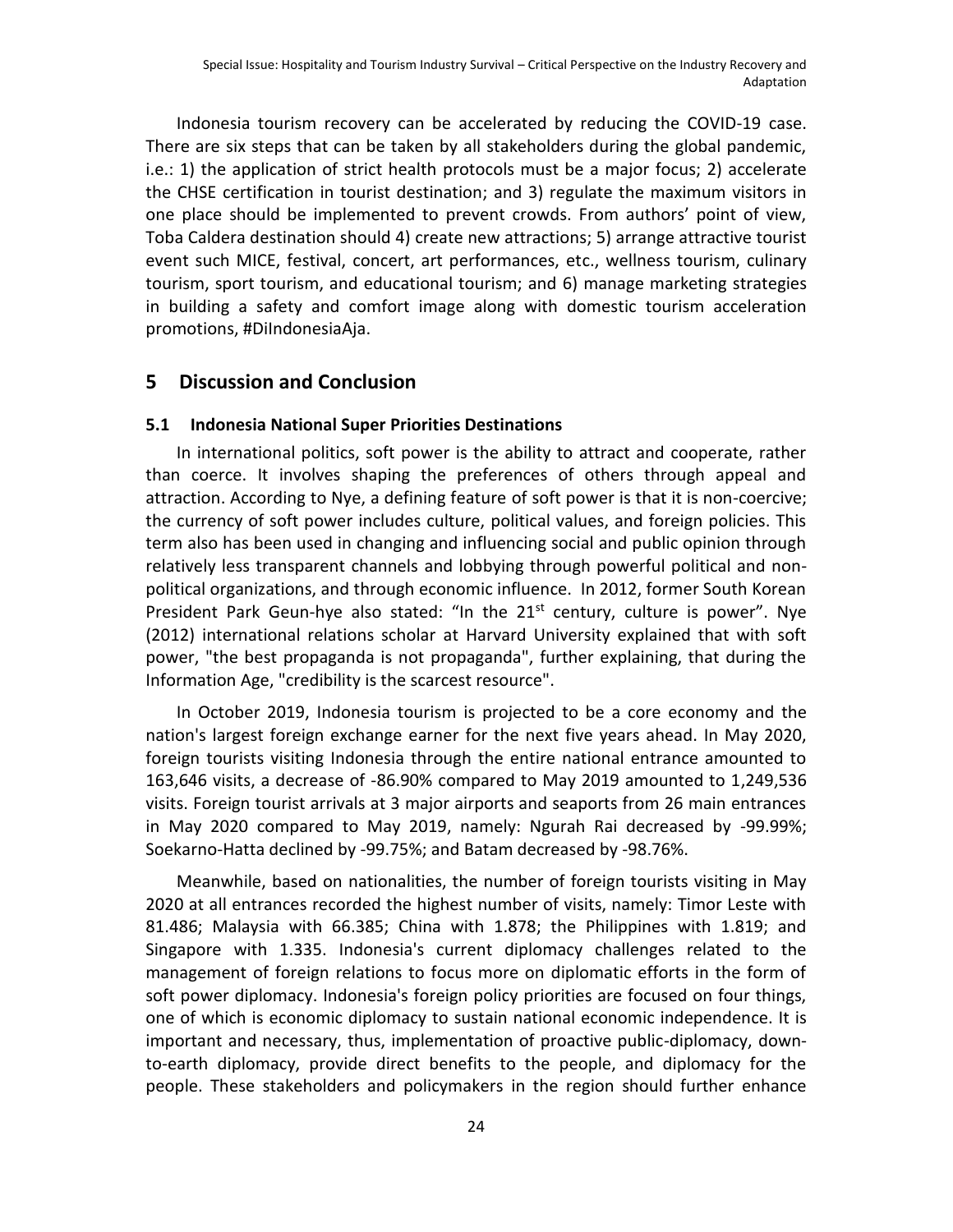coordination and synergy in order to explore and build on the potential areas that have opportunities for collaborative cooperation with neighbouring countries. It should stick to the strategies of national promotion, enhancement of local economic growth and strengthening economic empowerment.

It can be done in the form of virtual interactive dialogue such as regular virtual talk-show, by raising concerns including soft power, maritime, economy, and the role of public relations. Based on data from the World Travel & Tourism Council, tourism in Indonesia is to be the fastest-growing ranks  $9<sup>th</sup>$  in the world, number three in Asia, and number one in Southeast Asia. This achievement in the tourism sector was also recognized by the British mass media, The Telegraph which listed Indonesia as "The Top 20 Fastest Growing Travel Destinations" (Smith, 2019).

Since 2019, the tourism sector has been designated as the leading sector in contributing to the nation's economy by the government surpassing crude palm oil exporting. The Toba Caldera is located in North Sumatra province formed by the explosion of a super-volcano 74,000 years ago. The base of the caldera is filled with water and is the largest lake in Indonesia. The beauty of the natural panorama of the Toba Caldera and the cultural richness of the Batak tribe, has made Lake Toba as one of the mainstay Indonesia tourist destinations which is included in the list of '10 New Bali'. After waiting for 9 years (2011-2020), finally, Indonesian Ambassador to France concurrently Andorra, Monaco and UNESCO, Arrmanatha Nasir after the establishment of Toba caldera, stated clearly (Antara News, 2020):

*"Through this decision, Indonesia can develop Geopark Toba caldera through a network of Global Geoparks Network and the Asia Pacific Geoparks Network, especially in terms of empowerment of local communities".*

Indonesia has succeeded in convincing international organizations such UNESCO that Toba Caldera has a high geological connection and heritage of ancestral traditions with the local community, specifically related to the efforts of stakeholders in preserving culture, biodiversity, and strengthening local wisdom of the Batak people. Most tourists are interested in coming to tourist destinations to learn and experience life as a Batak village community.

Meanwhile, with the world's recognition of Toba Caldera, Indonesian government, local communities, and stakeholders are required to commit to environmental sustainability and the integrity of the integrated tourist destination region.

#### **5.2 Conclusion and Recommendation**

Indonesia's soft power diplomacy activities should enable various political proximity which to gain economic benefits, especially in assisting the tasks of promoting bilateral trade, attracting foreign investment, tourism, and labour employment. In the international world, Indonesia's diplomatic activities are mainly focused on continuous efforts to overcome the threat of the global financial crisis related to the outbreak of a global pandemic.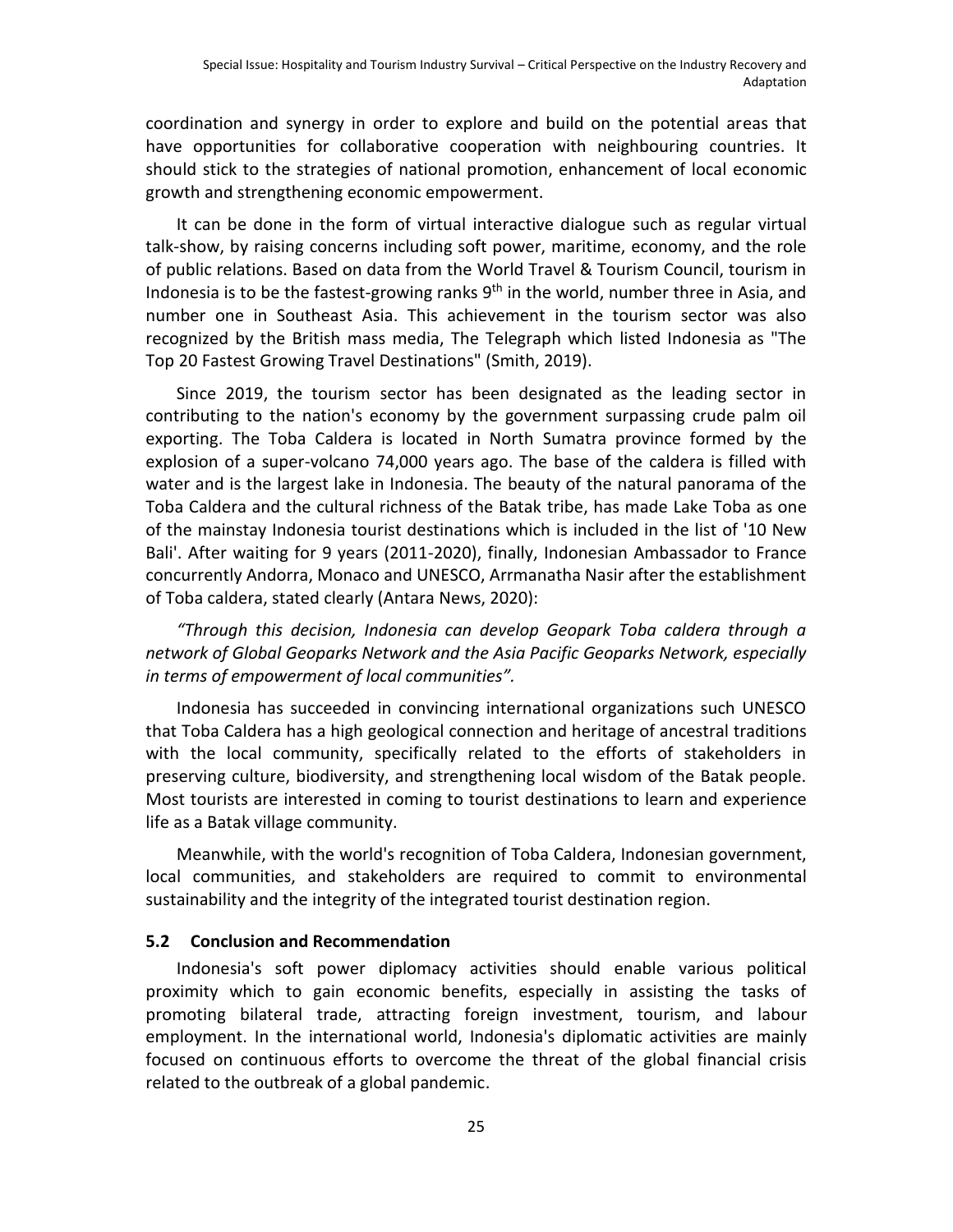Indonesia's cultural diversity is a soft power that should be utilized optimally as the nation-branding effort to visit tourist destinations. The good image of Toba Caldera actually creates mutual respect, understanding, tolerance and friendship between nations in a wide, complex, pluralistic and challenging world. With the condition of the world in the midst of a pandemic, mutual understanding and tolerance are the keys to harmony and peace. Still, it should prioritize consistency, commitment, and synergy with other stakeholders to attract incoming tourists.

The government and stakeholders should able to develop a synergy between geological heritage and other territorial heritages; develop methodological strategies and criteria for partnering with accommodation, catering, transportation providers, and local product procurement; strengthening the involvement of the activities of the Global Geopark Network and the Asia Pacific Geopark Network; develop educational strategies in collaboration with other UNESCO Global Geoparks; improve education on mitigation of natural damage and climate change in schools and universities as well as local communities; strengthen the involvement of UNESCO Global Geoparks in collaborative research, natural conservation and promotion of indigenous peoples, cultures and local languages.

# **6 References**

- Antaranews.com. (2020). Toba Caldera inscribed on List of UNESCO Global Geoparks. Accessed from https://en.antaranews.com/news/151978/toba-caldera-inscribed-on-list-of-unescoglobal-geoparks, on July 11, 2020
- Mandić, A. A. (2021). Optimisation of tourism development in destinations: an approach used to alleviate the impacts of overtourism in the Mediterranean region. In: Spenceley A (ed) Handbook for Sustainable Tourism Practitioners: The Essential Toolbox. Edward Elgar Publishing Limited, UK
- Hutasoit, W. Daniel & Dermawan, W. (2019). Diplomasi Publik Pemerintah Kabupaten Samosir melalui Festival Samosir Music International 2018. *Padjadjaran Journal of International Relations*, *1*(1).
- Indonesia Ministry of Foreign Affairs. (2020, July 24). Toba caldera finally recognized as UNESCO Global Geopark. Accessed from https://kemlu.go.id/chicago/en/news/7740/tobacaldera-finally-recognized-as-unesco-global-geopark, on 27 July 2020
- IMTCE, Indonesia Ministry of Tourism and Creative Economy/Tourism and Creative Economy Agency. (2020). Siaran Pers : Geobike Kaldera Toba #6 Promosikan Pariwisata Toba di Era Normal Baru, September 9, 2020. Accessed from

https://www.kemenparekraf.go.id/post/siaran-pers-geobike-kaldera-toba-6-promosikanpariwisata-toba-di-era-normal-baru, on September 10, 2020

- Manurung, H. (2017). Penguatan Peran Indonesianis: Optimalisasi Diplomasi Publik Indonesia Dalam Dinamika Politik Internasional (2014-2019). Jurnal Hubungan Luar Negeri Vol. 3 No. 2 Juli-Desember 2017
- Matiza, T. (2021) Nation Branding: The Nation Brand as a Destination Marketing Axiom for African Tourism. In: Ngoasong M.Z., Adeola O., Kimbu A.N., Hinson R.E. (eds) New Frontiers in Hospitality and Tourism Management in Africa. Tourism, Hospitality & Event